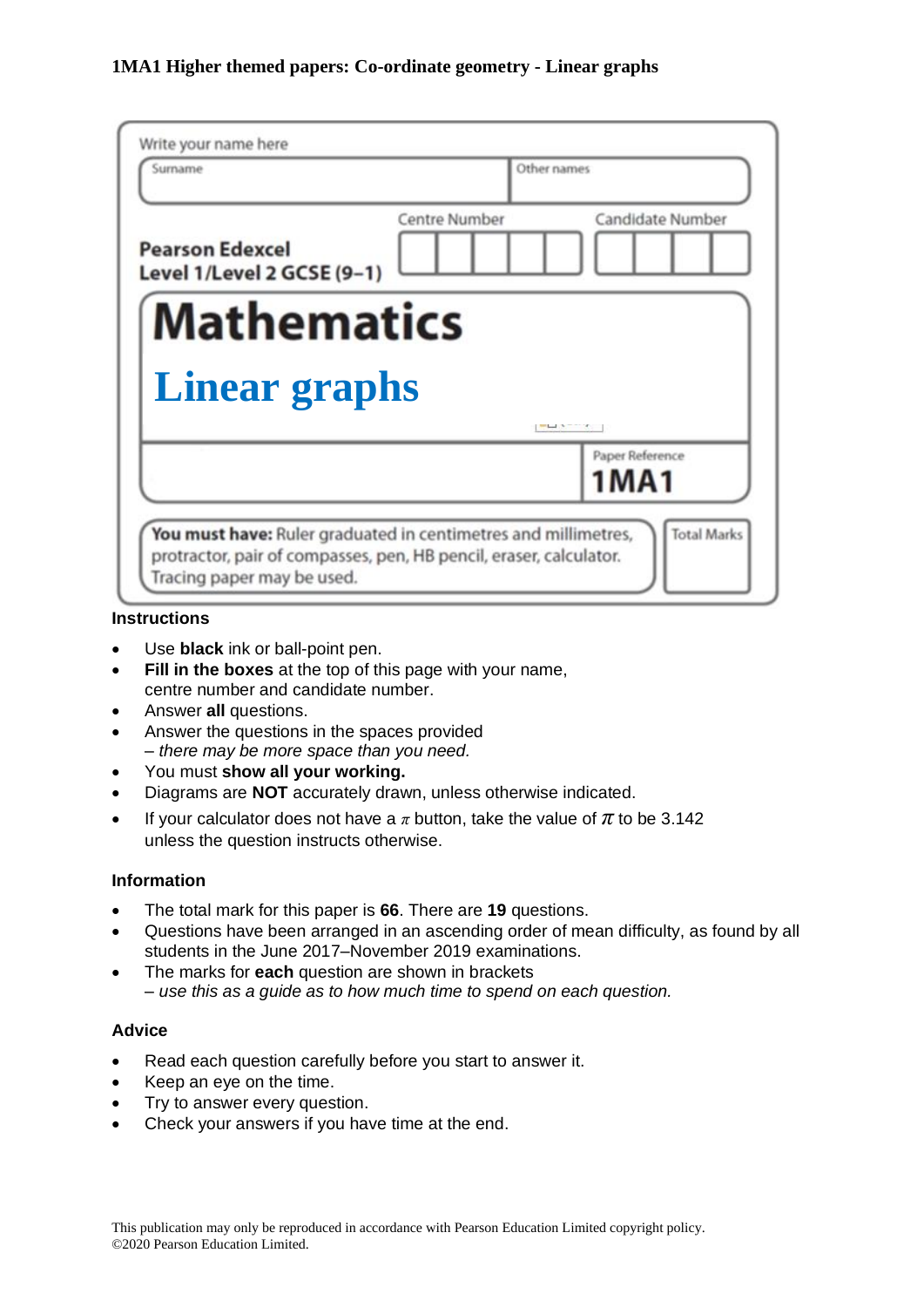**1** On the grid below, draw the graph of  $y = 2x - 3$  for values of *x* from –2 to 4



**\_\_\_\_\_\_\_\_\_\_\_\_\_\_\_\_\_\_\_\_\_\_\_\_\_\_\_\_\_\_\_\_\_\_\_\_\_\_\_\_\_\_\_\_\_\_\_\_\_\_\_\_\_\_\_\_\_\_\_\_\_\_\_\_\_\_\_\_\_\_\_\_\_\_\_**

# **(Total for Question 1 is 3 marks)**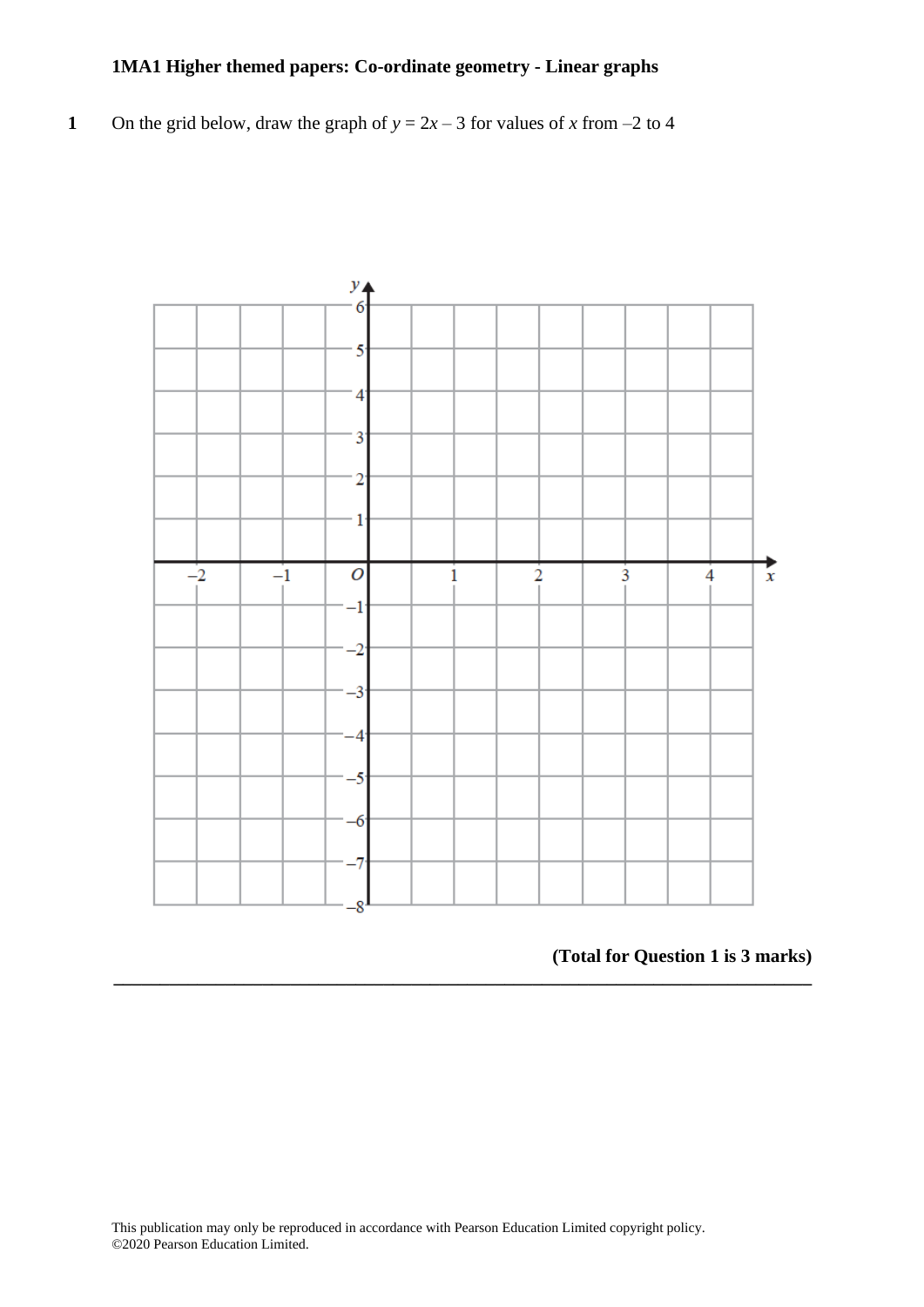**2** The line **L** is shown on the grid. **3** The line **L** is shown on the grid.



Find an equation for **L**. Find an equation for **L**.

......................................................

(**Total for Question 2 is 3 marks) \_\_\_\_\_\_\_\_\_\_\_\_\_\_\_\_\_\_\_\_\_\_\_\_\_\_\_\_\_\_\_\_\_\_\_\_\_\_\_\_\_\_\_\_\_\_\_\_\_\_\_\_\_\_\_\_\_\_\_\_\_\_\_\_\_\_\_\_\_\_\_\_\_\_\_**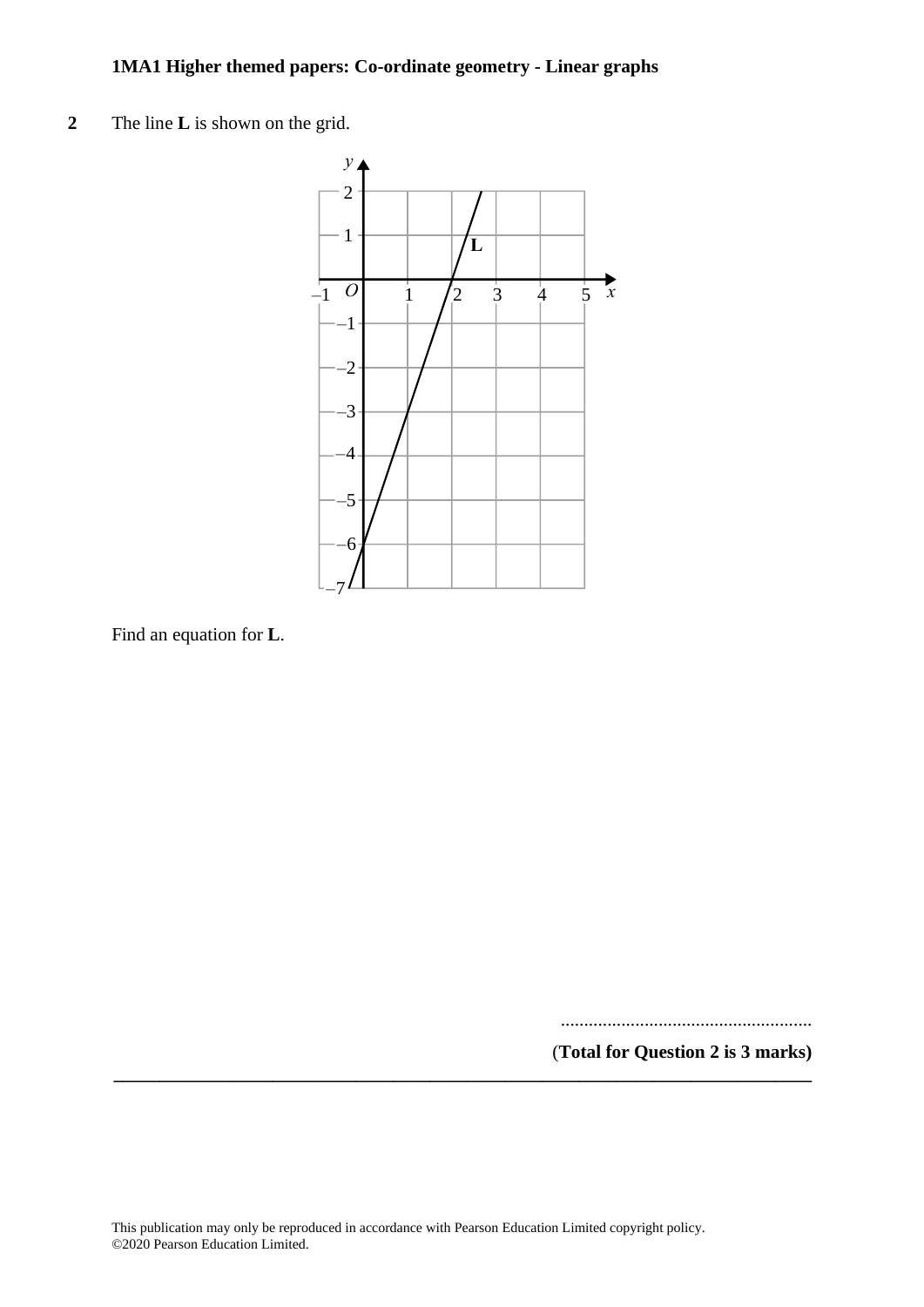**3** Line **L** is drawn on the grid below.



Find an equation for the straight line **L**. Give your answer in the form  $y = mx + c$ .

......................................................

**(Total for Question 3 is 3 marks) \_\_\_\_\_\_\_\_\_\_\_\_\_\_\_\_\_\_\_\_\_\_\_\_\_\_\_\_\_\_\_\_\_\_\_\_\_\_\_\_\_\_\_\_\_\_\_\_\_\_\_\_\_\_\_\_\_\_\_\_\_\_\_\_\_\_\_\_\_\_\_\_\_\_\_**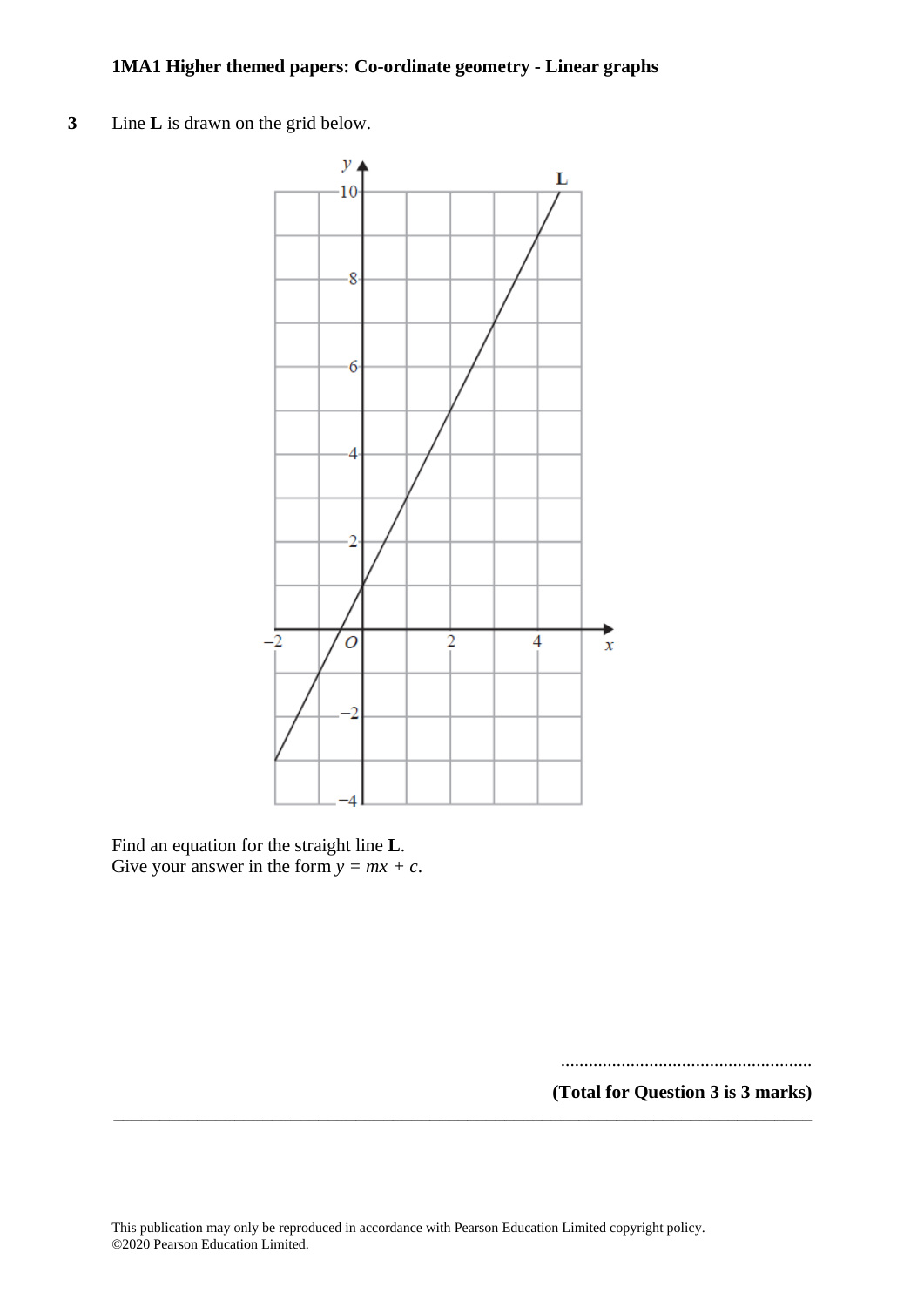**4** Shona has to draw the line with equation  $y = 3x + 2$ Here is her line. Here is her line.



(*c*) Explain why Shona's line **cannot** be correct. (c) Explain why Shona's line **cannot** be correct.

...................................................................................................................................................... .................................................................................................................................................................................................................................................. ...................................................................................................................................................... .................................................................................................................................................................................................................................................. **(1) (1) (Total for Question 4 is 3 marks) (Total for Question 5 is 3 marks)\_\_\_\_\_\_\_\_\_\_\_\_\_\_\_\_\_\_\_\_\_\_\_\_\_\_\_\_\_\_\_\_\_\_\_\_\_\_\_\_\_\_\_\_\_\_\_\_\_\_\_\_\_\_\_\_\_\_\_\_\_\_\_\_\_\_\_\_\_\_\_\_\_\_\_**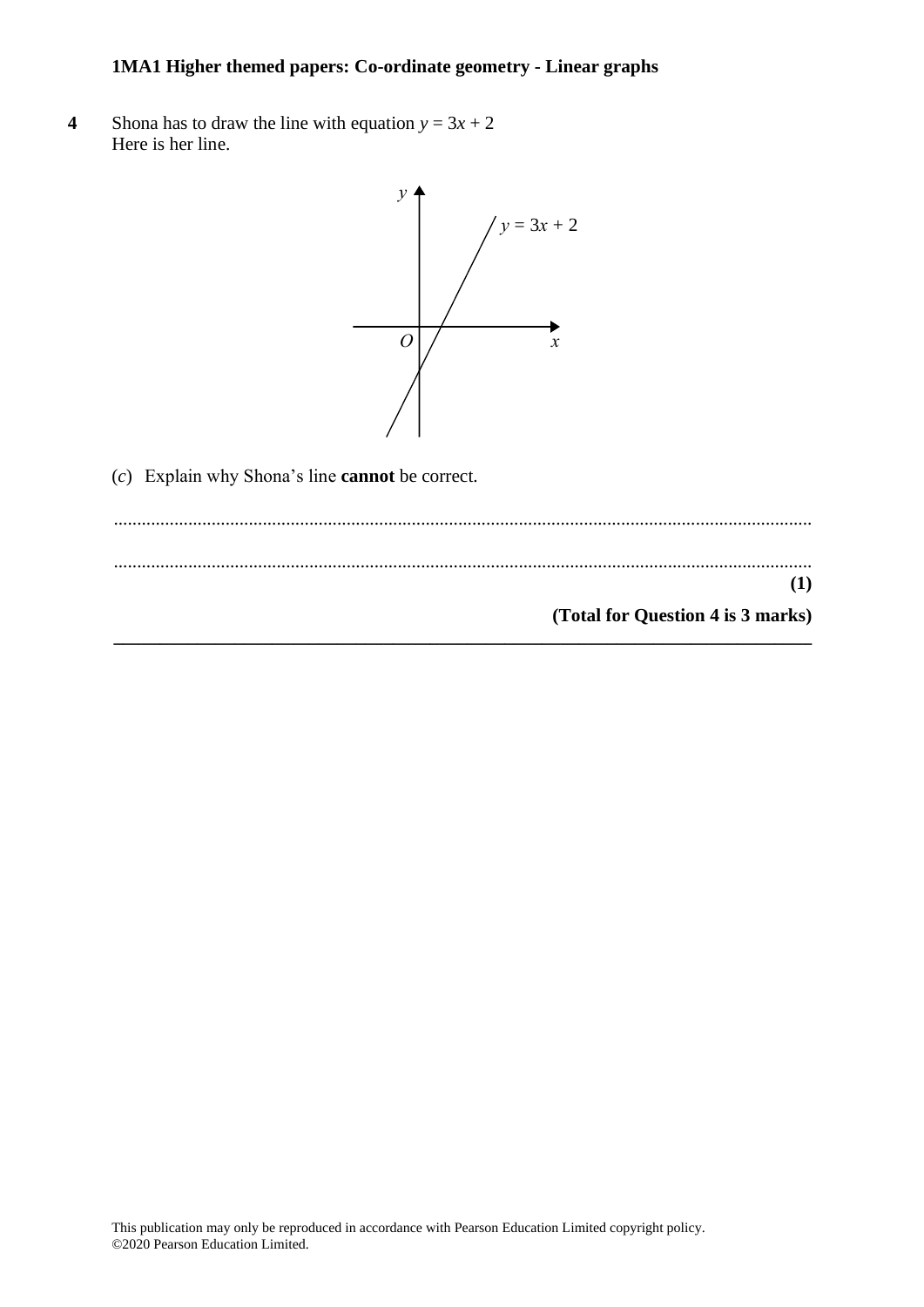

Phone calls cost £ *y* for *x* minutes.

**5**

The graph gives the values of *y* for values of *x* from 0 to 5.

(a) (i) Give an interpretation of the intercept of the graph on the *y*-axis.

...................................................................................................................................................... ......................................................................................................................................................

(ii) Give an interpretation of the gradient of the graph.

...................................................................................................................................................... ......................................................................................................................................................

(b) Find the equation of the straight line in the form  $y = mx + c$ 

..................................................................................

**(3)**

**(2)**

**(Total for Question 5 is 5 marks)**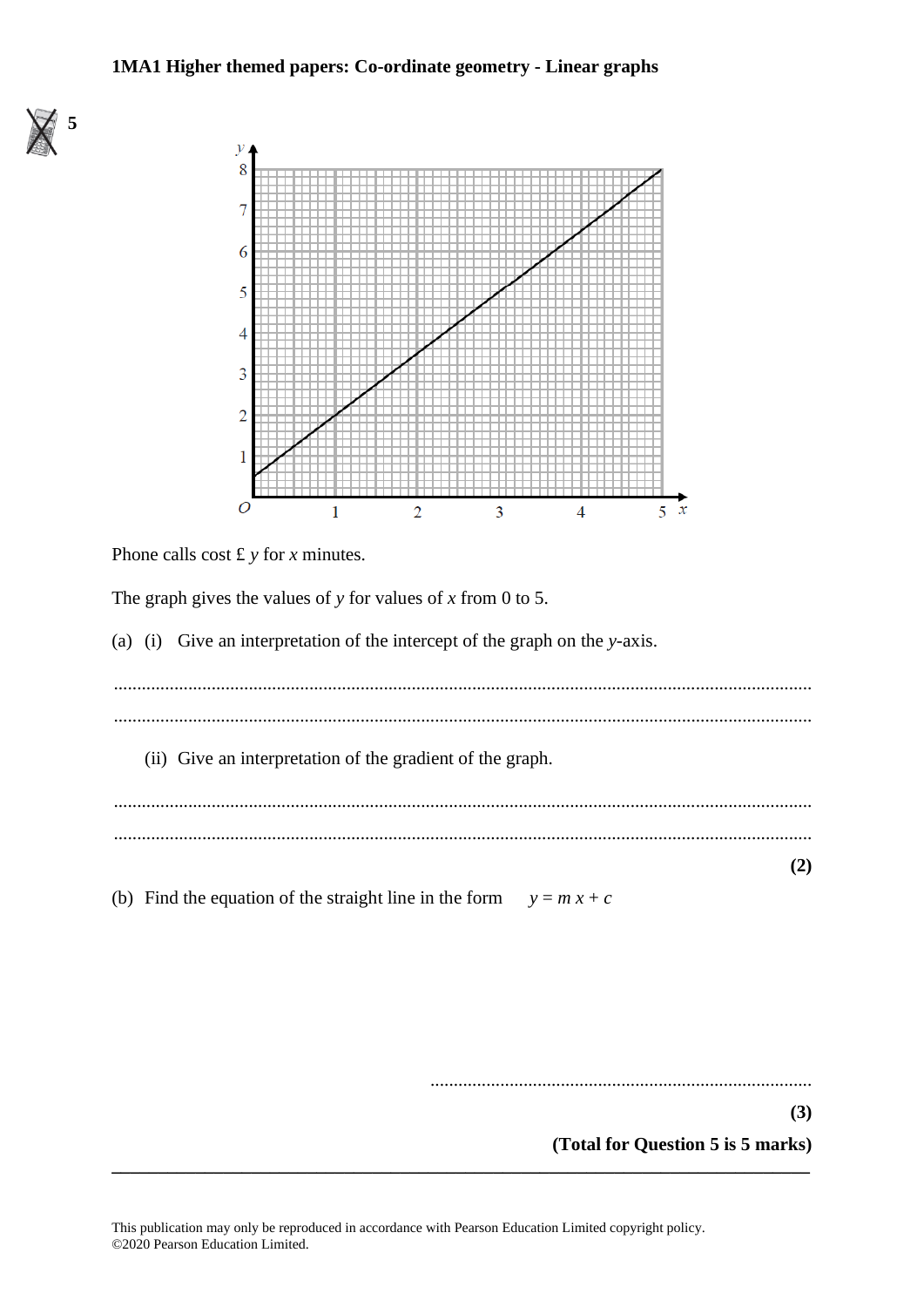The graph shows the volume of liquid  $(L$  litres) in a container at time  $t$  seconds.  $\boldsymbol{6}$ 



 $(a)$  Find the gradient of the graph.

|                                                 | (2) |
|-------------------------------------------------|-----|
|                                                 |     |
| (b) Explain what this gradient represents.      |     |
|                                                 |     |
|                                                 |     |
|                                                 |     |
|                                                 | (1) |
|                                                 |     |
| The graph intersects the volume axis at $L = 4$ |     |
| $(c)$ Explain what this intercept represents.   |     |
|                                                 |     |
|                                                 |     |
|                                                 |     |
|                                                 | (1) |
|                                                 |     |
| (Total for Question 6 is 4 marks)               |     |

This publication may only be reproduced in accordance with Pearson Education Limited copyright policy. ©2020 Pearson Education Limited.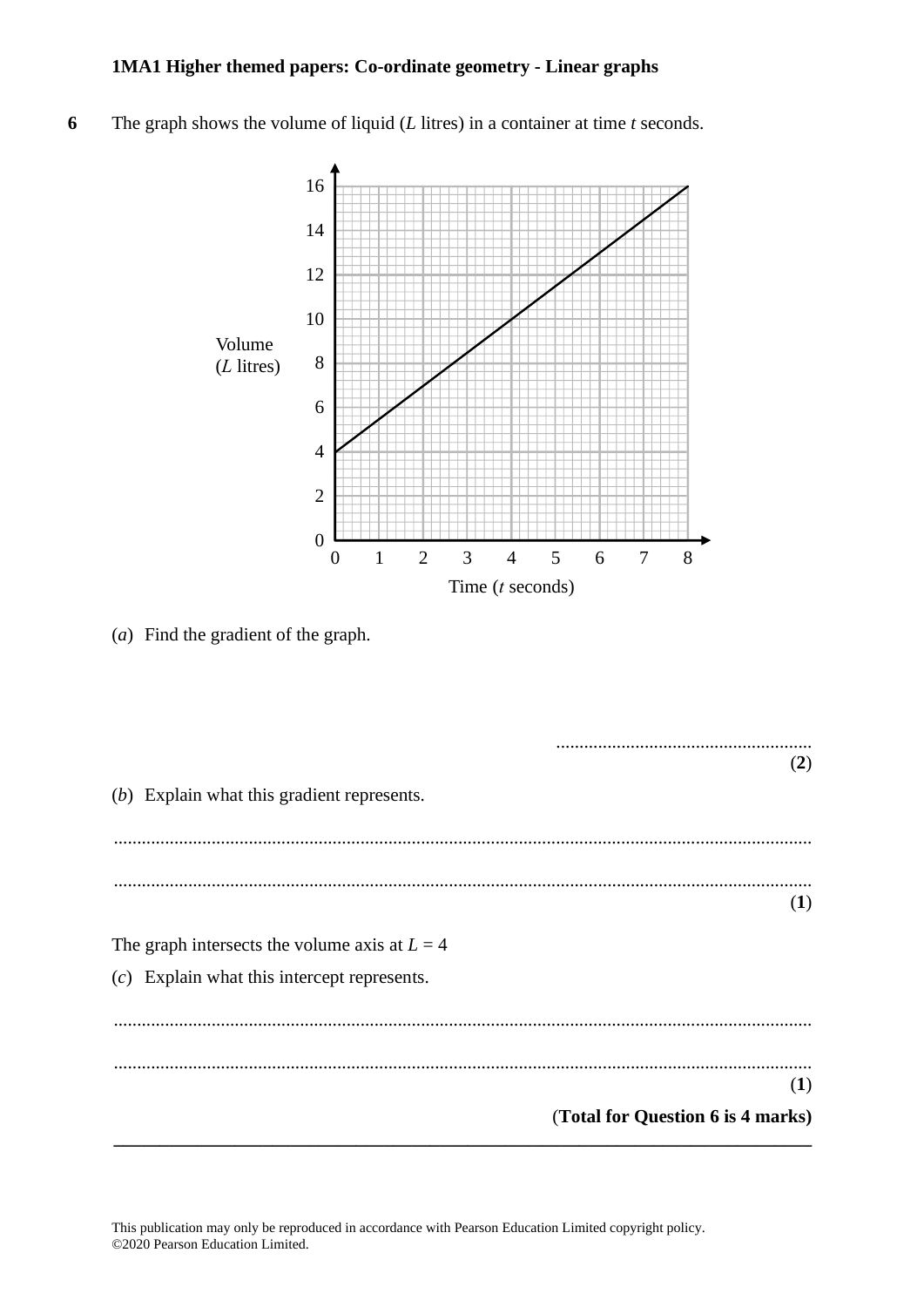**7** The graph shows the depth, *d* cm, of water in a tank after *t* seconds.



(*a*) Find the gradient of this graph.

....................................................... **(2)** (*b*) Explain what this gradient represents. ...................................................................................................................................................... ...................................................................................................................................................... **(1) (Total for Question 7 is 3 marks) \_\_\_\_\_\_\_\_\_\_\_\_\_\_\_\_\_\_\_\_\_\_\_\_\_\_\_\_\_\_\_\_\_\_\_\_\_\_\_\_\_\_\_\_\_\_\_\_\_\_\_\_\_\_\_\_\_\_\_\_\_\_\_\_\_\_\_\_\_\_\_\_\_\_\_**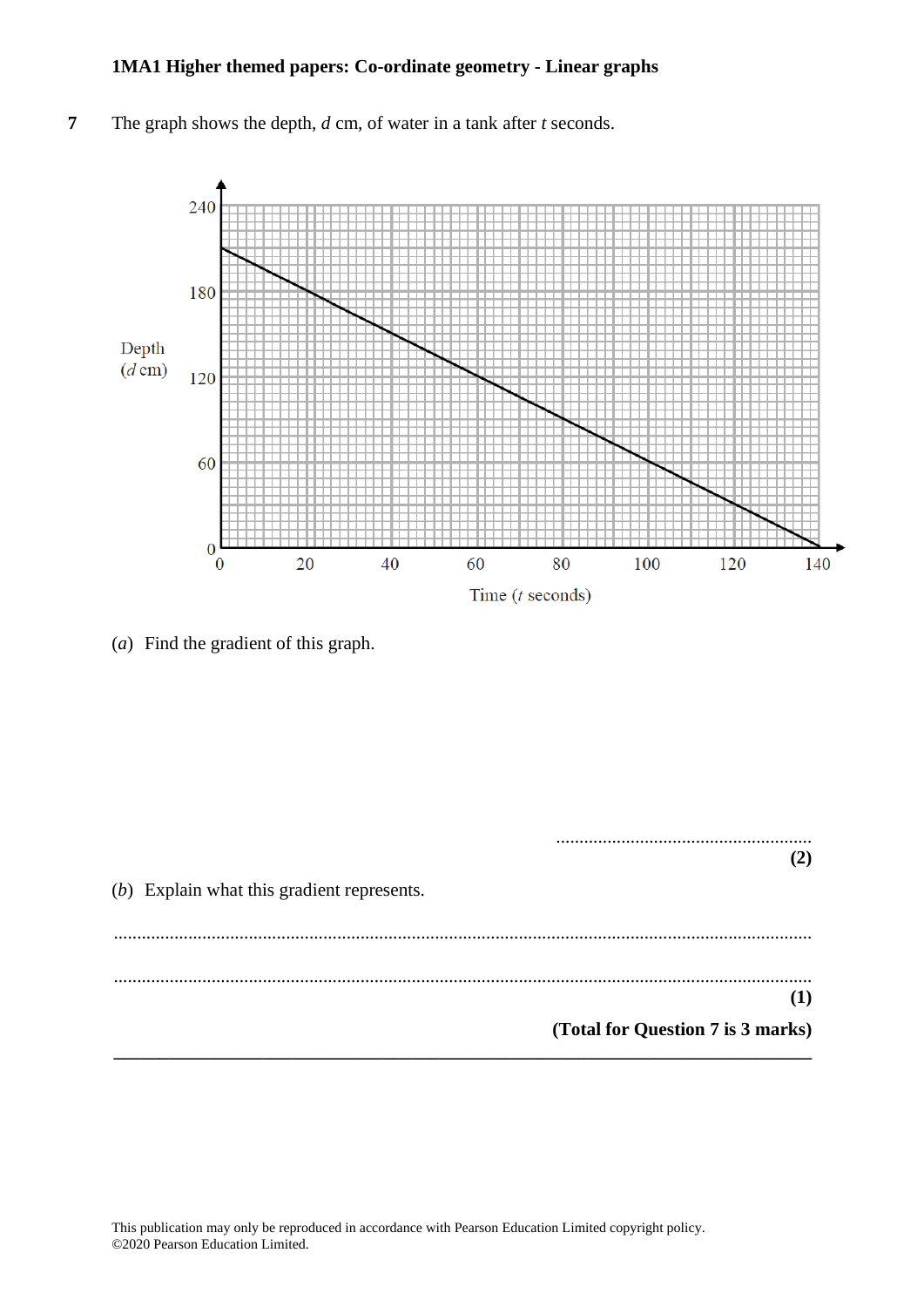**\_\_\_\_\_\_\_\_\_\_\_\_\_\_\_\_\_\_\_\_\_\_\_\_\_\_\_\_\_\_\_\_\_\_\_\_\_\_\_\_\_\_\_\_\_\_\_\_\_\_\_\_\_\_\_\_\_\_\_\_\_\_\_\_\_\_\_\_\_\_\_\_\_\_\_**



**8** The equation of the line L<sub>1</sub> is  $y = 3x - 2$ The equation of the line L<sub>2</sub> is  $3y - 9x + 5 = 0$ 

Show that these two lines are parallel.

**(Total for Question 8 is 2 marks)**

**9** *A* is the point with coordinates (2, 10) *B* is the point with coordinates (5, *d*)

The gradient of the line *AB* is 4

Work out the value of *d*.

*d* = .......................................................

**(Total for Question 9 is 3 marks)**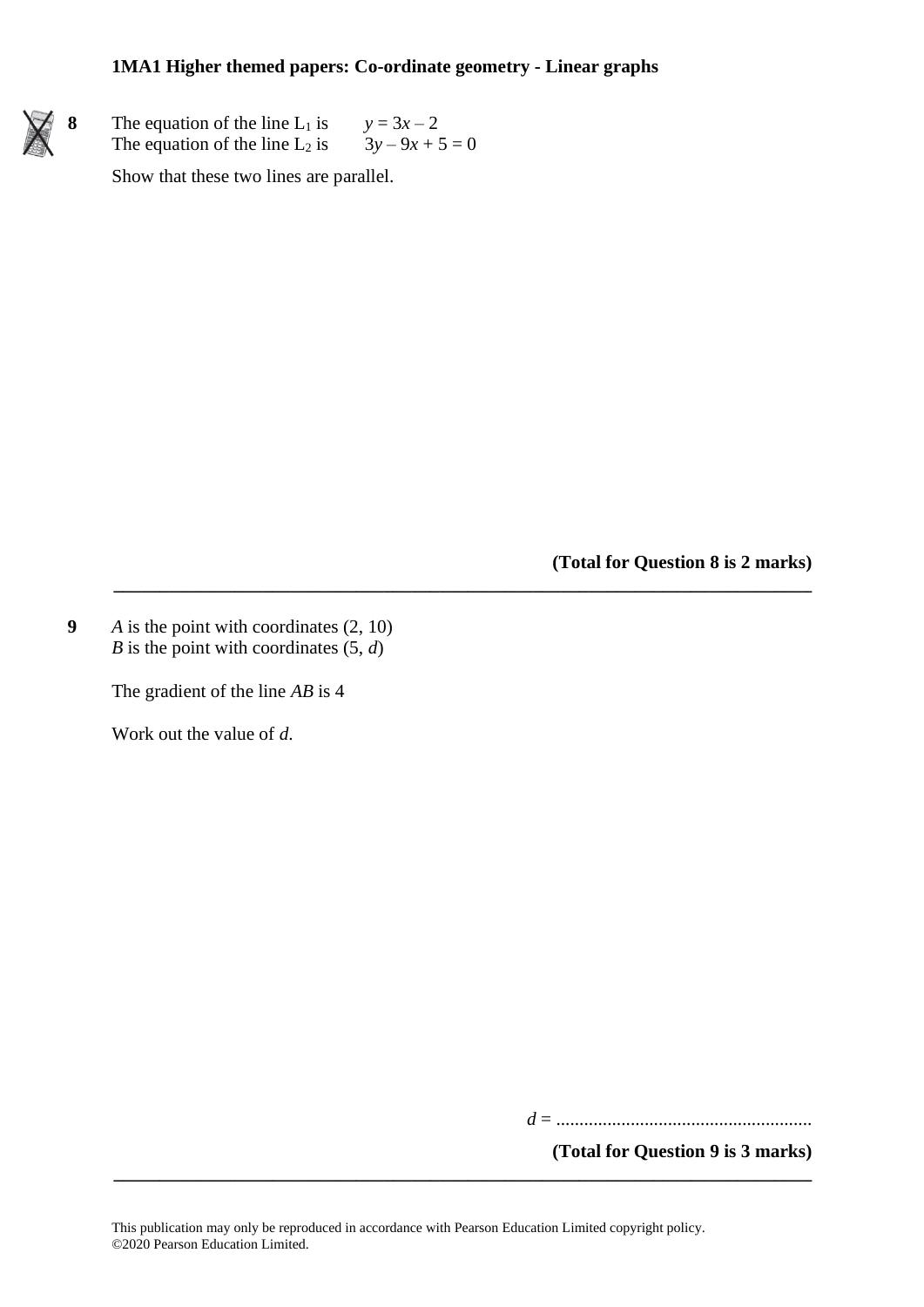**10** A pattern is made from four identical squares. The sides of the squares are parallel to the axes. The sides of the squares are parallel to the axes.



Point *A* has coordinates (6, 7) Point *A* has coordinates (6, 7) Point *B* has coordinates (38, 36) Point *B* has coordinates (38, 36) Point *C* is marked on the diagram. Point *C* is marked on the diagram.

Work out the coordinates of *C*. Work out the coordinates of *C*.

(................................ , ................................)

**(Total for Question 6 is 5 marks)**

(**Total for Question 10 is 5 marks)** (................................ , ................................)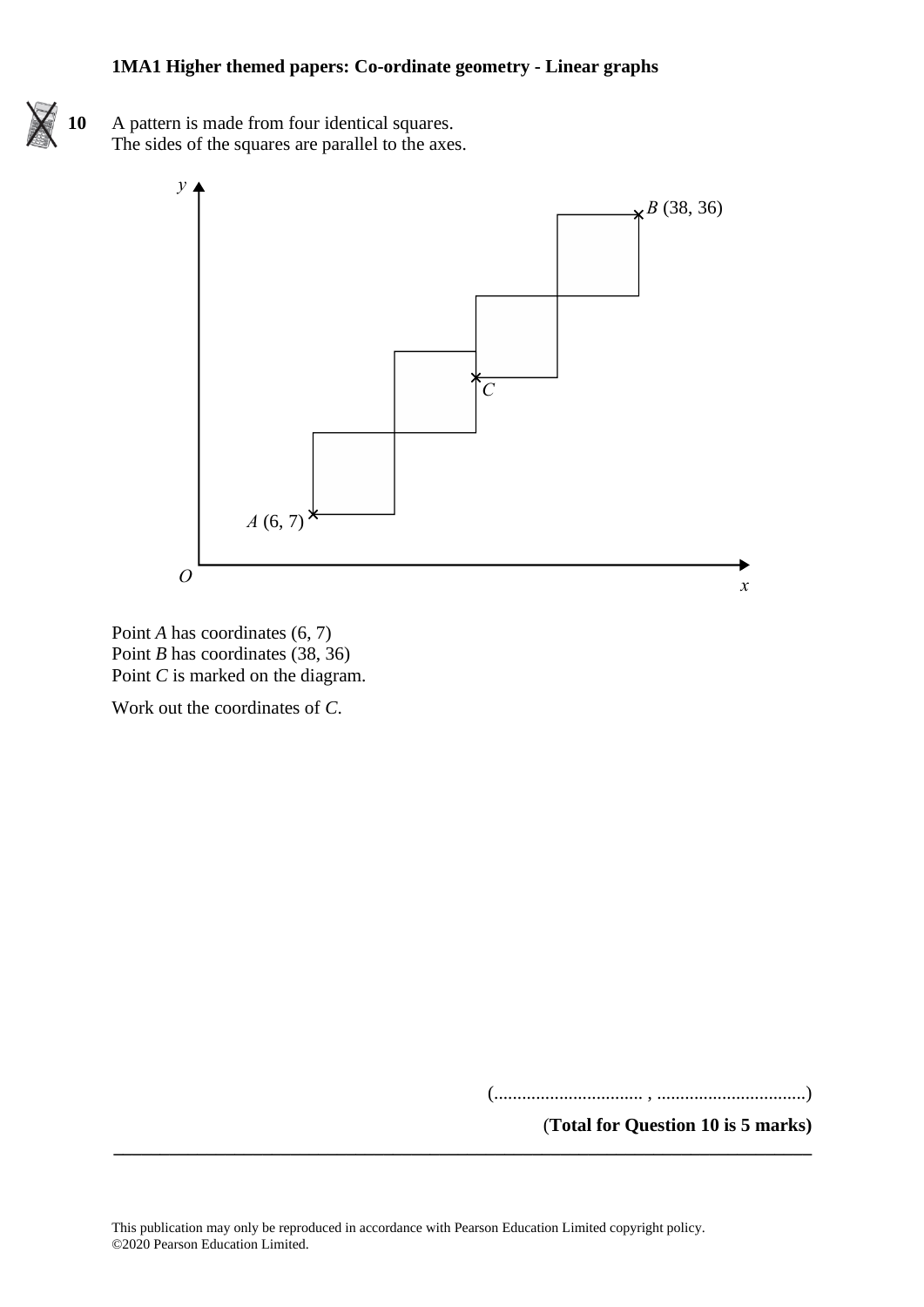**11** The graphs with equations  $3y + 2x = \frac{1}{2}$  $\frac{1}{2}$  and  $2y - 3x = -\frac{113}{12}$  $\frac{12}{12}$  have been drawn on the grid below.



Using the graphs, find estimates of the solutions of the simultaneous equations

$$
3y + 2x = \frac{1}{2}
$$
  

$$
2y - 3x = -\frac{113}{12}
$$

**\_\_\_\_\_\_\_\_\_\_\_\_\_\_\_\_\_\_\_\_\_\_\_\_\_\_\_\_\_\_\_\_\_\_\_\_\_\_\_\_\_\_\_\_\_\_\_\_\_\_\_\_\_\_\_\_\_\_\_\_\_\_\_\_\_\_\_\_\_\_\_\_\_\_\_**

*x* = .......................................................

*y* = .......................................................

(**Total for Question 11 is 2 marks)**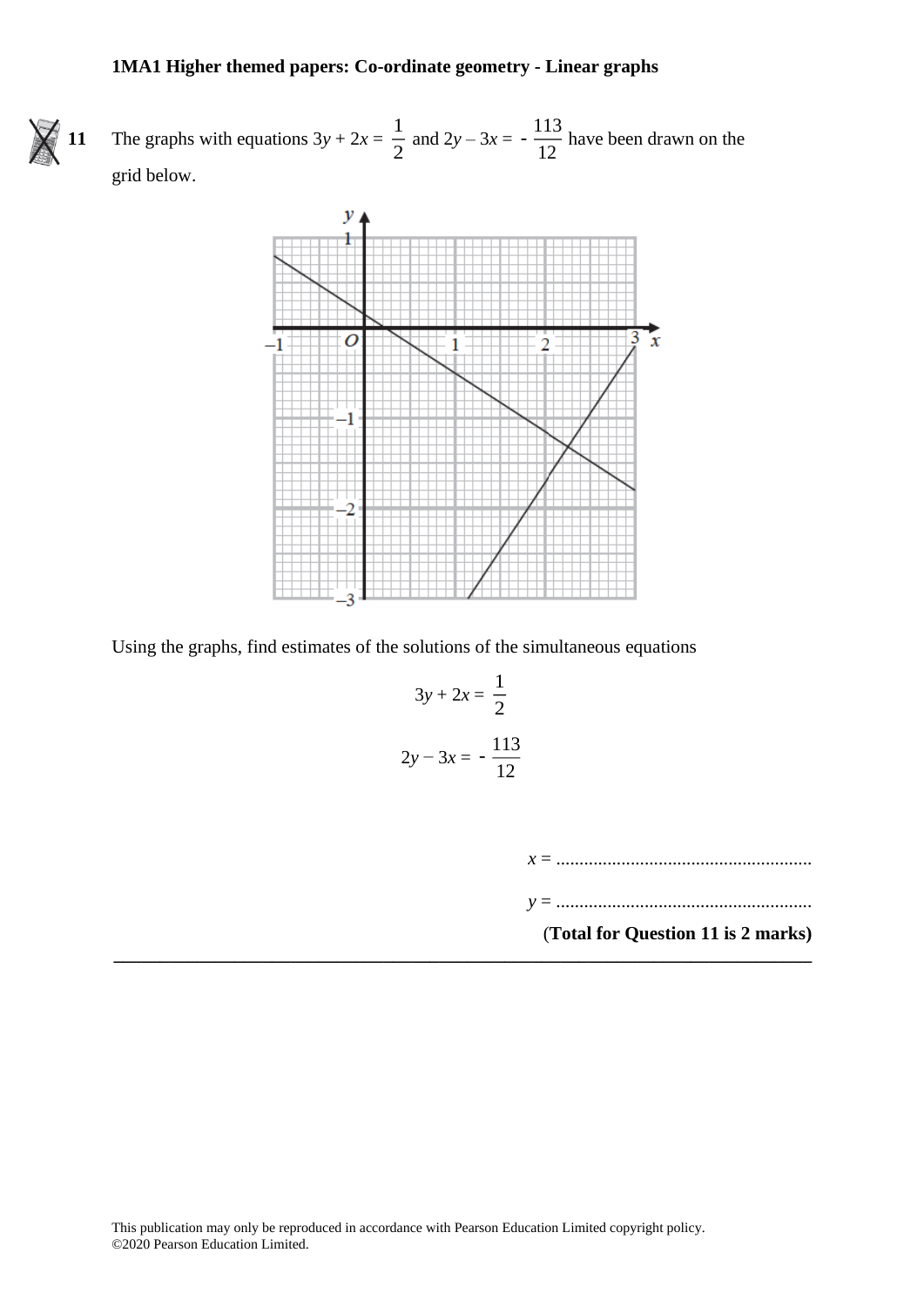**12** The straight line **L** has the equation  $3y = 4x + 7$ The point *A* has coordinates  $(3, -5)$ 

Find an equation of the straight line that is perpendicular to **L** and passes through *A*.

..................................................................................

**(Total for Question 12 is 3 marks)**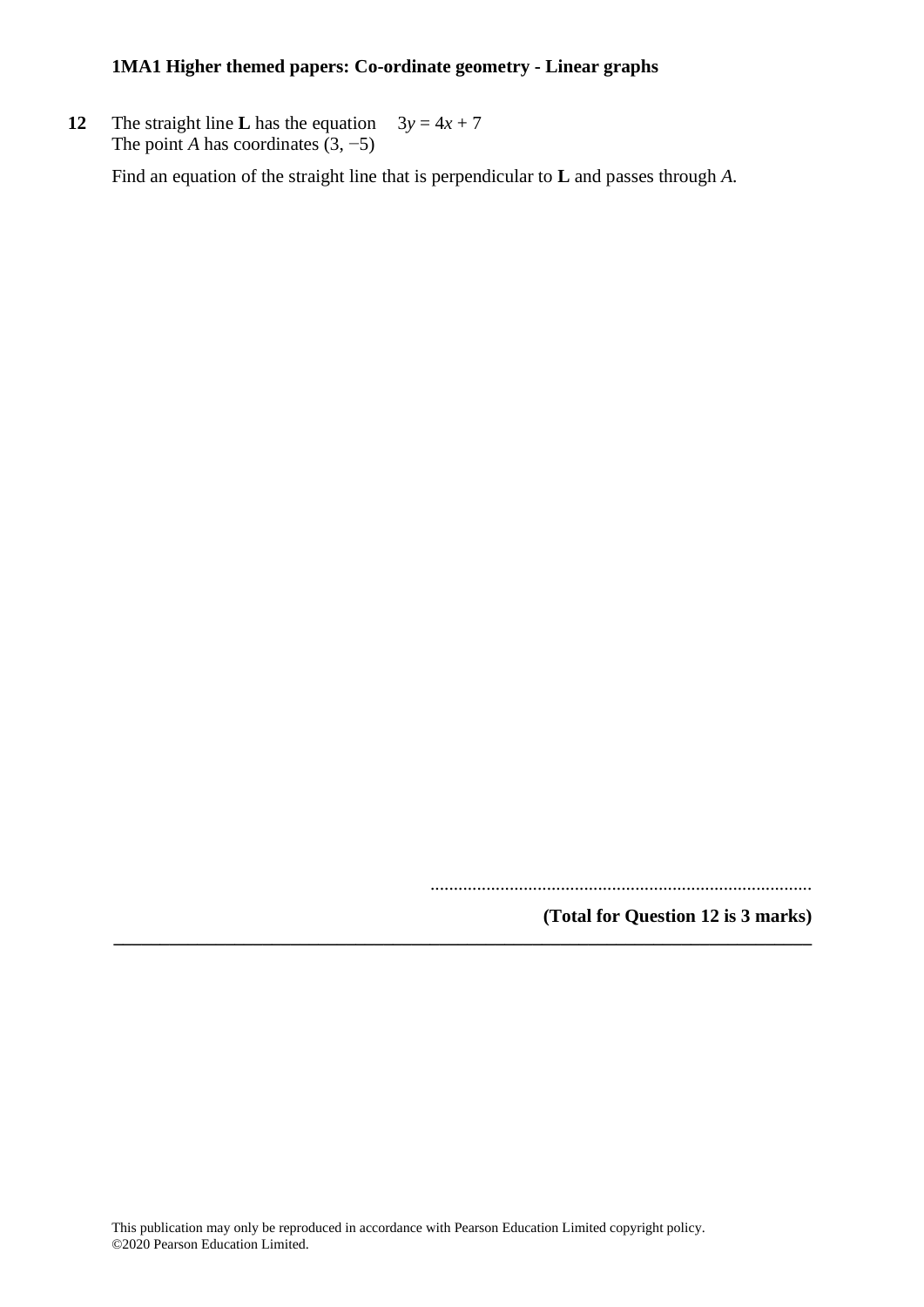



*ABCD* is a rhombus. *ABCD* is <sup>a</sup> rhombus. The coordinates of *A* are (5,11) The coordinates of *A* are (5,11) The equation of the diagonal *DB* is *y* <sup>=</sup>

$$
y = \frac{1}{2}x + 6
$$

Find an equation of the diagonal *AC*.

The equation of the diagonal *DB* is

Find an equation of the diagonal *AC*.

.......................................................

**(Total for Question 13 is 4 marks)** .......................................................

**(Total for Question 18 is 4 marks)**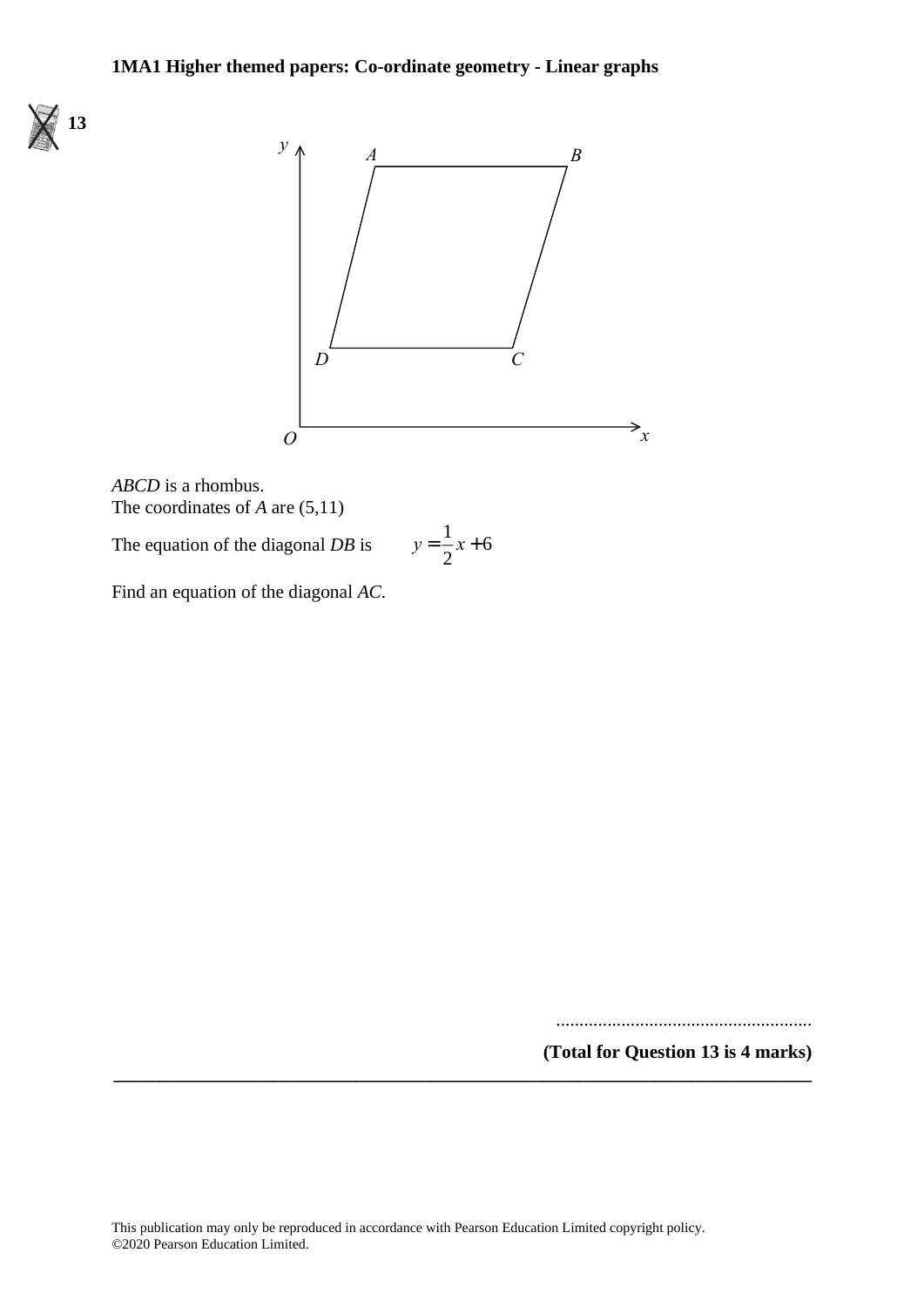**14** *A* is the point with coordinates (5, 9) *B* is the point with coordinates  $(d, 15)$ 

The gradient of the line *AB* is 3

Work out the value of *d*.

.......................................................

**(Total for Question 14 is 3 marks)**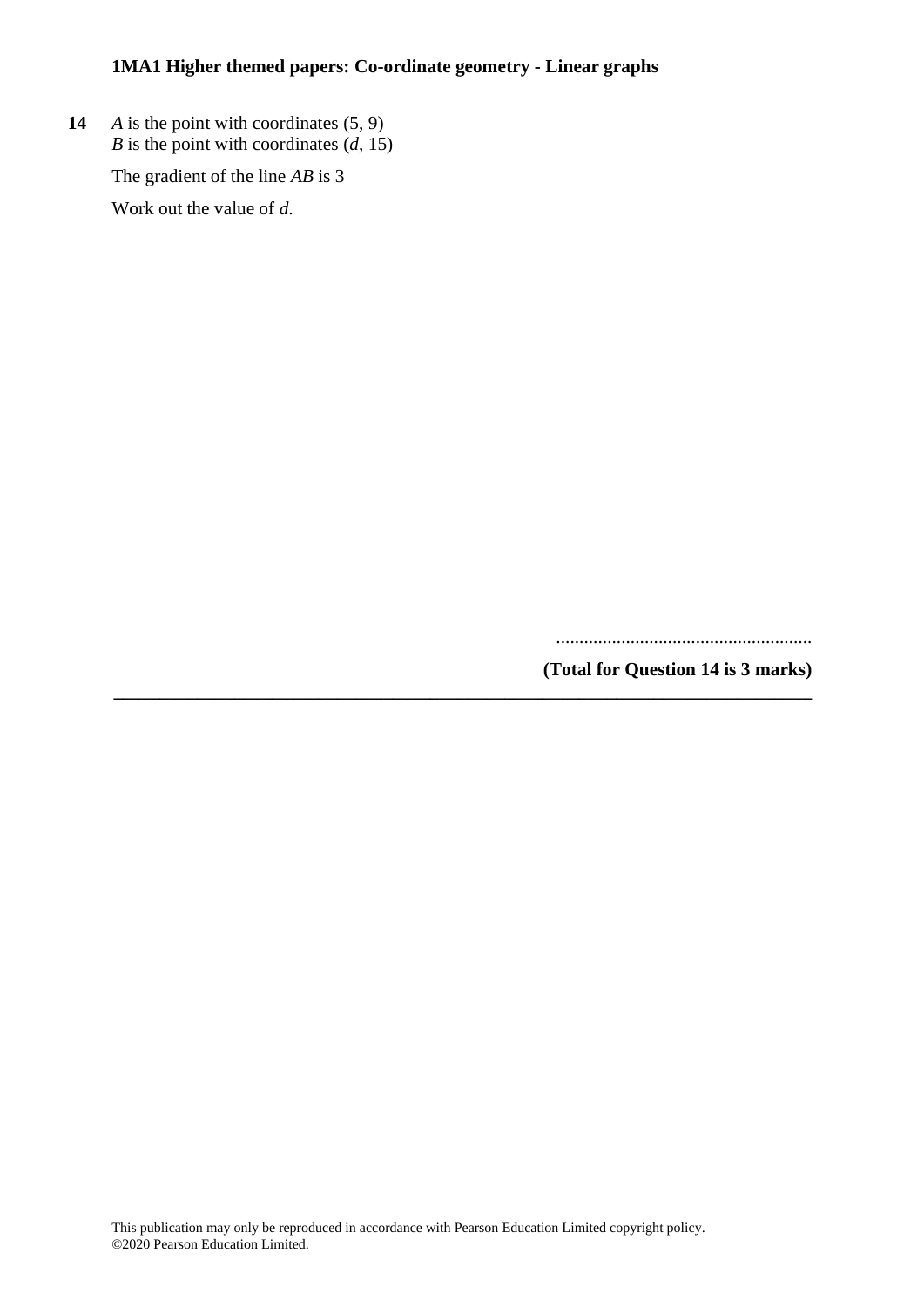

**15** The point *P* has coordinates (3, 4) The point *Q* has coordinates  $(a, b)$ 

A line perpendicular to *PQ* is given by the equation  $3x + 2y = 7$ 

Find an expression for *b* in terms of *a*.

....................................................... (**Total for Question 15 is 5 marks)**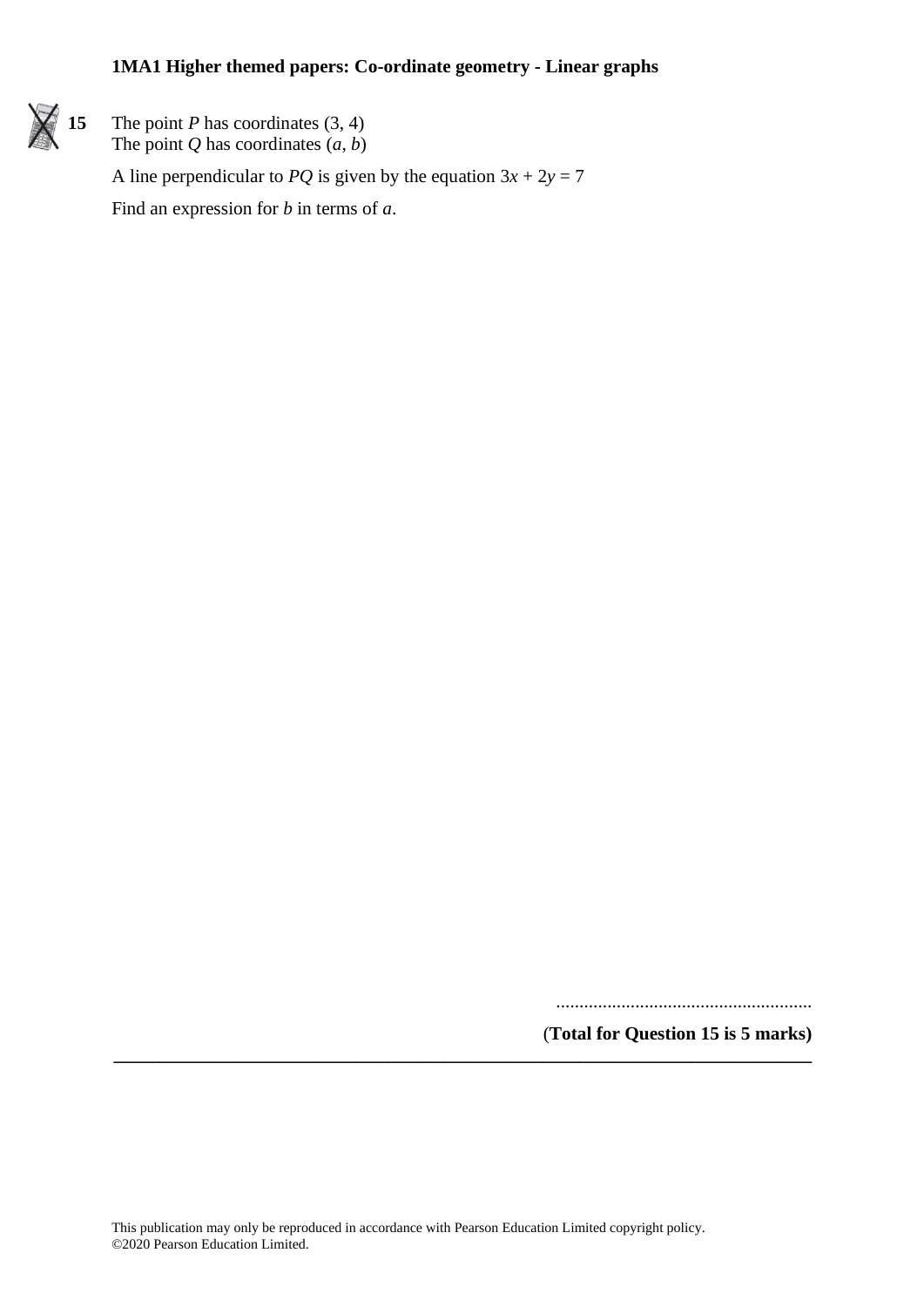**16** The straight line **L**<sub>1</sub> passes through the points with coordinates (4, 6) and (12, 2) The straight line  $\mathbf{L}_2$  passes through the origin and has gradient  $\overline{-3}$ 

The lines **L**<sup>1</sup> and **L**<sup>2</sup> intersect at point *P*.

Find the coordinates of *P*.

(................................... , ...................................)

**(Total for Question 16 is 4 marks)**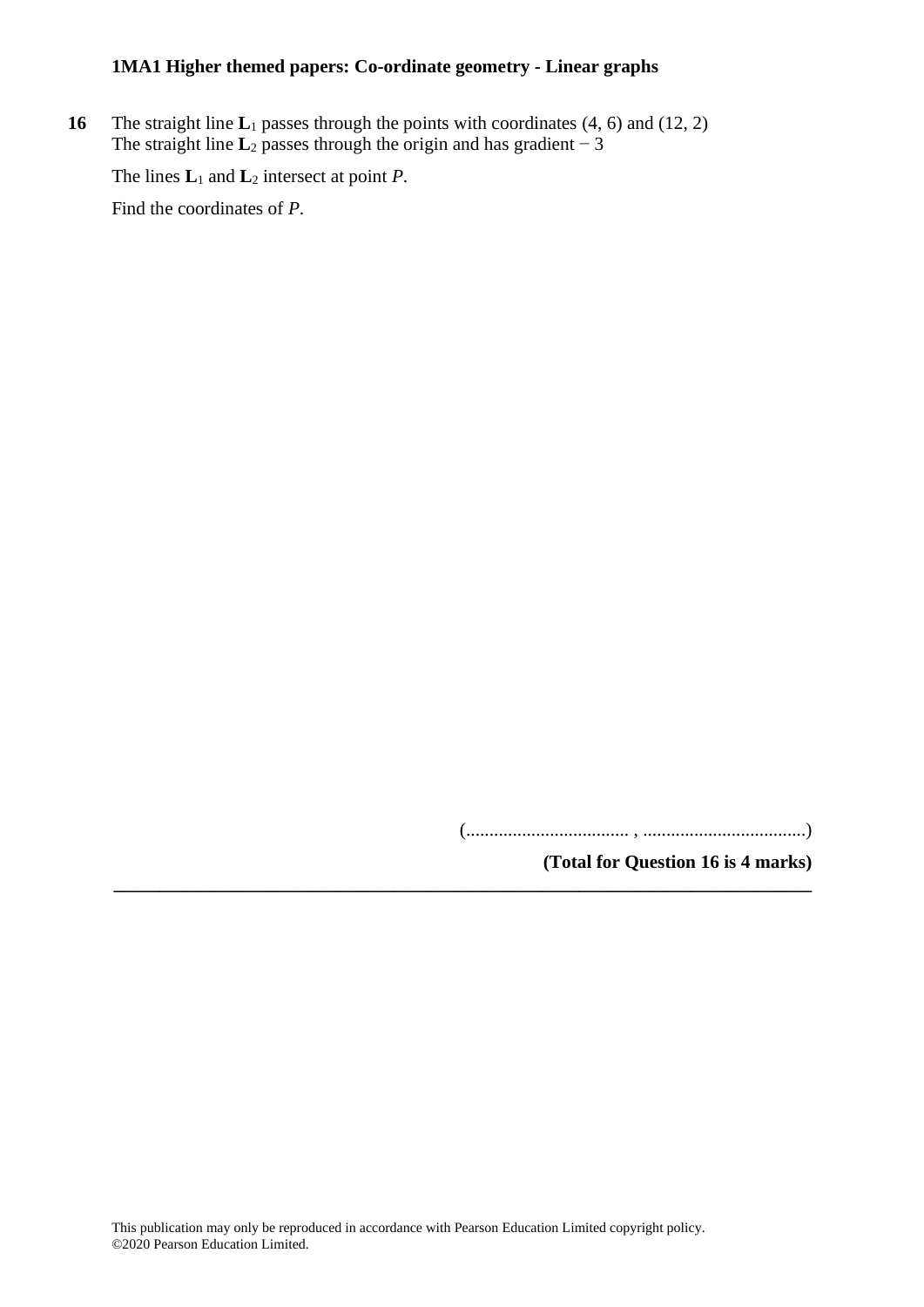

Find an equation of the line that passes through *C* and is perpendicular to *AB*.

..................................................................................

**(Total for Question 17 is 4 marks)**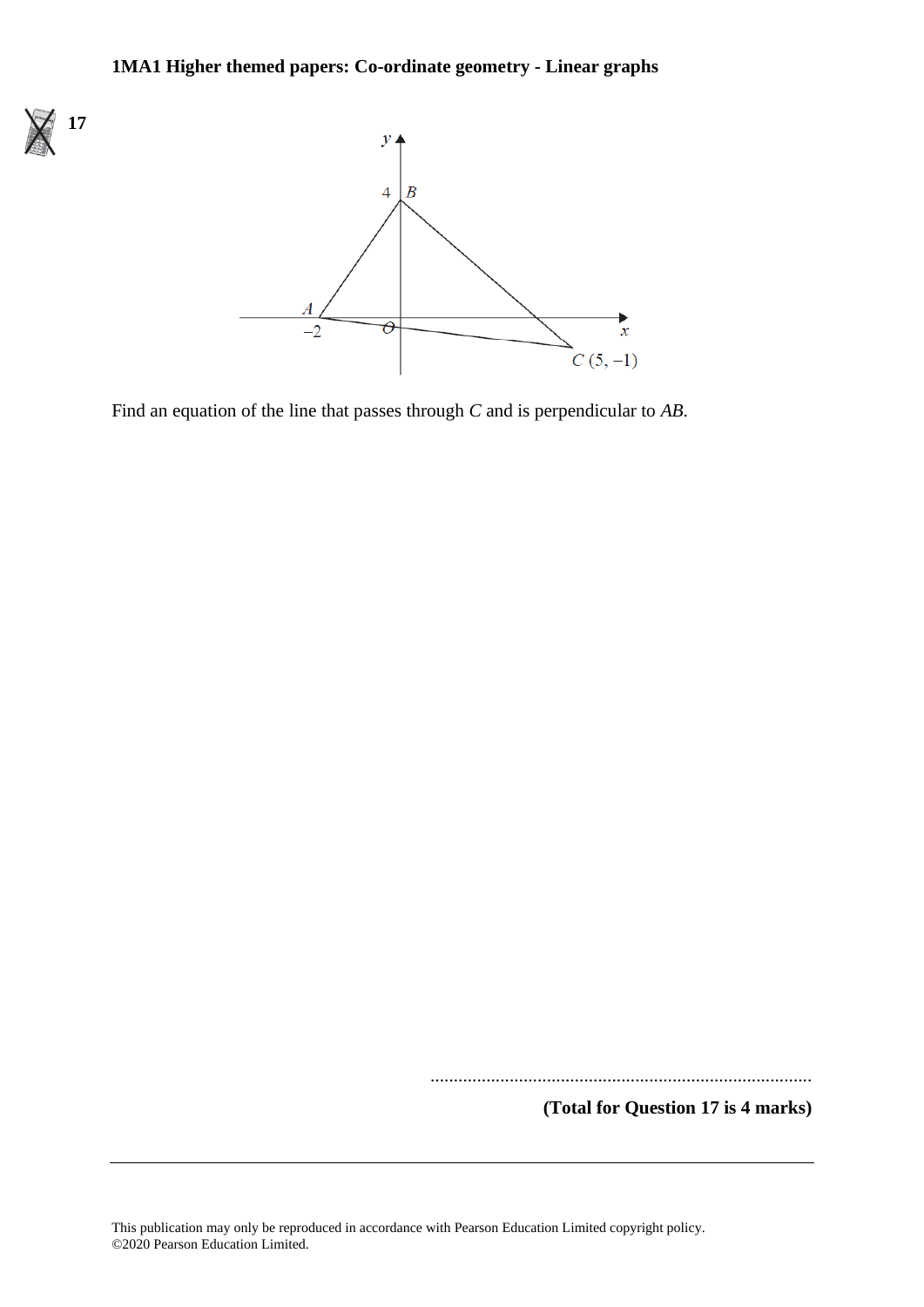



*ABCD* is a rectangle. *ABCD* is <sup>a</sup> rectangle.

A, E and B are points on the straight line L with equation  $x + 2y = 12$ *A* and *D* are points on the straight line **M**. *A* and *D* are points on the straight line **M**.

*AE* = *EB AE* <sup>=</sup> *EB*

Find an equation for **M**. Find an equation for **M**.

....................................................................

**(Total for Question 18 is 4 marks) \_\_\_\_\_\_\_\_\_\_\_\_\_\_\_\_\_\_\_\_\_\_\_\_\_\_\_\_\_\_\_\_\_\_\_\_\_\_\_\_\_\_\_\_\_\_\_\_\_\_\_\_\_\_\_\_\_\_\_\_\_\_\_\_\_\_\_\_\_\_\_\_\_\_\_**